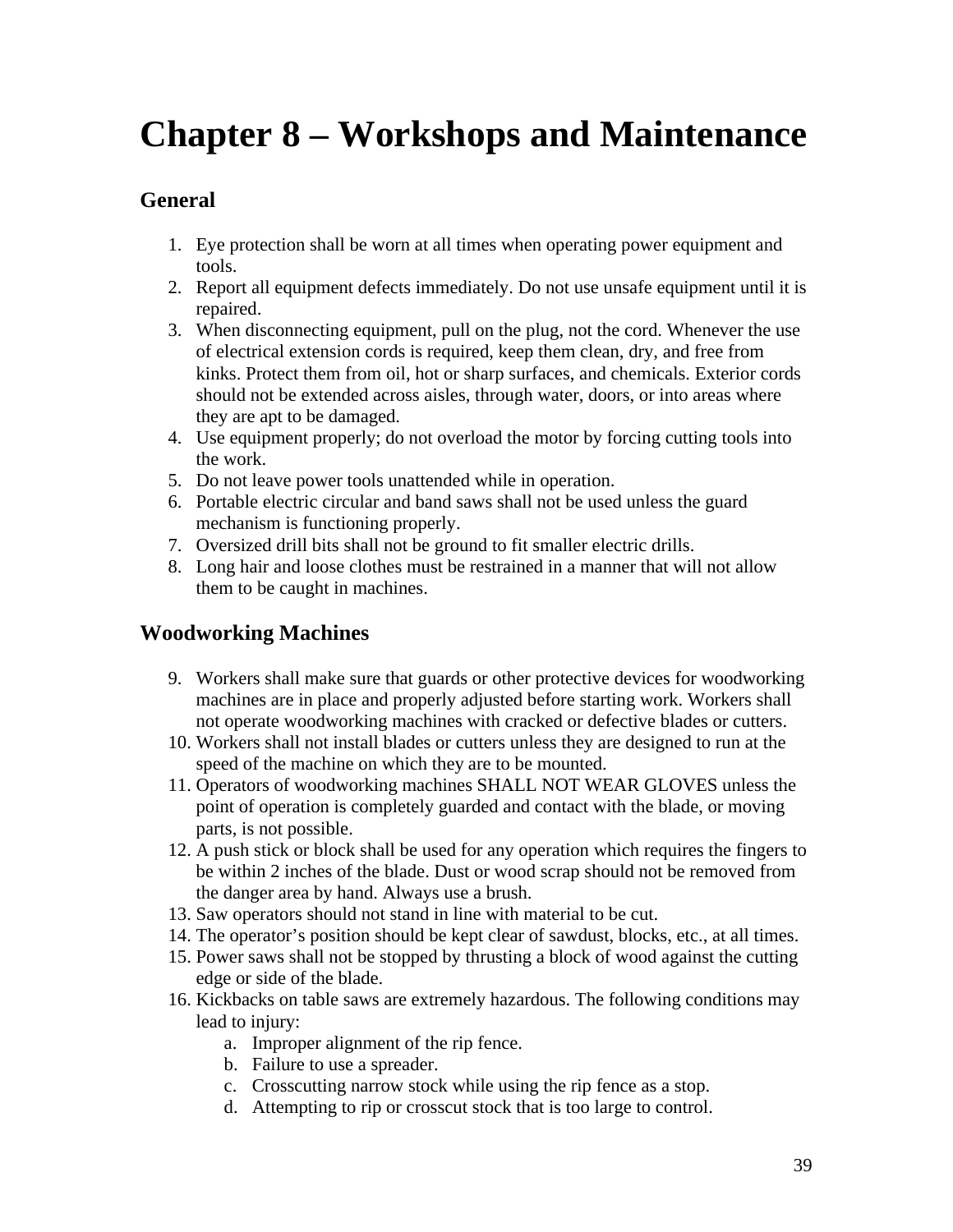- e. Cutting warped, wet or twisted grain lumber that binds the blade.
- f. Failure to use anti-kickback dogs.
- g. Attempting to rip stock that does not have at least one straight edge for use against the fence.
- h. Failure to lock the fence securely in place.
- i. Using a dull or improperly set blade.
- j. Using a blade that is out of round, or improperly balanced.

#### **Grinding Machines**

- 17. Grinding wheels and wire brushes shall not be operated in excess of the speed recommended by the manufacturer. Check the recommended rpm against that of the shaft or motor before mounting a new wheel. Check all grinding wheels for chips and cracks before use.
- 18. Face shields, safety glasses, or chipper's goggles shall be worn at all times when grinding or using a wire brush.
- 19. Gloves shall not be worn while grinding, nor will cloth be used to hold work pieces.
- 20. Do not operate grinding machines unless metal wheel hoods are in place. Do not apply work too quickly to a cold wheel.
- 21. Tool rests shall be secured at all times and adjusted to within 1/8 inch of the wheel. Top wheel guards shall be adjusted to within 1/8 inch of the top of the wheel.
- 22. Disc grinder tables shall be adjusted to within 1/8 inch of the disc.
- 23. When a grinder is first turned on, do not stand in line with the grinding wheel. If any wobble or vibration is noticed, the machine must be turned off and repaired.
- 24. Except where specifically designed, one should not grind on the sides of the grinding wheel.
- 25. Do not grind wood, aluminum, copper, or other soft materials on wheels designed for steel and iron.

## **Metal Lathes**

- 26. Chip guards should be used in operations that could endanger the operator or others nearby.
- 27. Chip breakers shall be used whenever practical. Tool ways must be kept clear and clean.
- 28. Tools should not be set or adjusted while the lathe is in operation. Tools and chucks must be checked for defects before use.
- 29. Brushes or chip pullers shall be used for removing chips. Operators shall not use their hands, or compressed air in excess of 30 psi, to remove chips.
- 30. Heavy chucks, face plates, or other heavy equipment should never be handled without proper lifting equipment.
- 31. Tools or other equipment shall not be stored on top of the head stock.
- 32. Rotating stock extending into aisles should be marked with a warning device (yellow tape, rag, tag) or contained by physical barrier.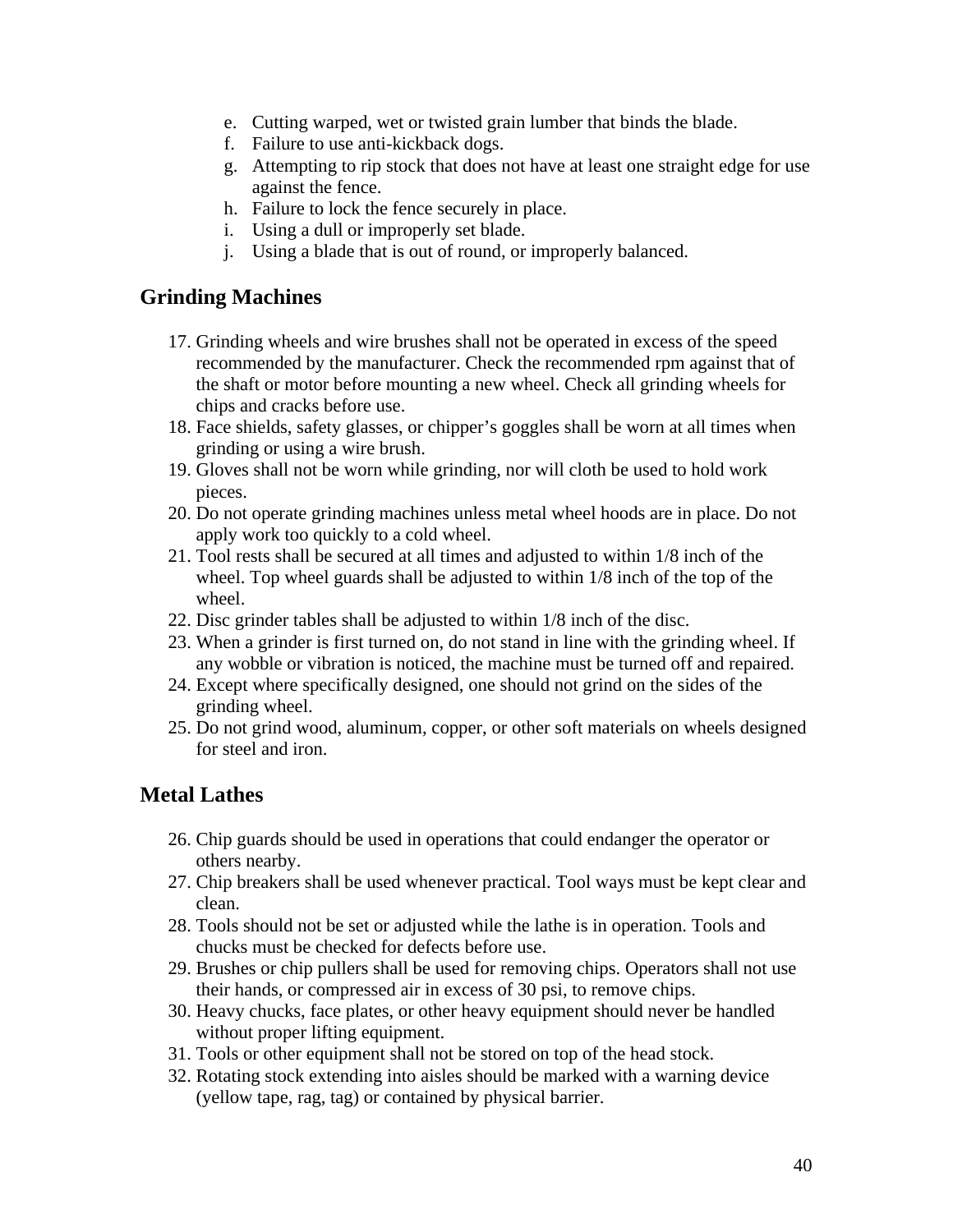- 33. Magnesium or similar metals shall not be machined unless appropriate fire protection is provided.
- 34. Do not stop lathe with tool bit in the cut, or with feed clutch engaged. Hand pressure should not be used to stop free spinning chucks.

## **Metal Cutting Band Saws**

- 35. Before starting an operation, be sure the machine is set for the recommended speed, feed, and blade type for the material to be cut.
- 36. A complete face shield shall be worn when blades are electrically welded on the machine.
- 37. The portion of the blade between the upper wheel and the saw table should be completely enclosed except for the point at which the cut is made.
- 38. Inspect and adjust the table and blade guide to be sure that small parts cannot jam between the table and moving blade.
- 39. The length of the exposed blade should not be more than 3/8 inch greater than the thickness of the stock being cut.
- 40. Use pliers, tongs, jigs, or other hold-down devices when sawing small parts that could jam between the blade and saw guide.
- 41. Warn personnel or install barriers during sawing or welding operations that throw hot sparks onto nearby work stations.

#### **Metal Planers, Shapers, drilling and Boring Machines**

- 42. Always use brushes or chip pullers to clean the work area. Operators shall not use their hands or compressed air in excess of 30 psi to remove chips.
- 43. Always clamp the work securely before starting the cut. Do not measure the job while the machine is in operation.
- 44. Always remove the stroke-change screw handle before starting the shaper.
- 45. Do not place heavy parts or tools on the machine without the use of approved lifting equipment.
- 46. Only soft metal or plastic hammers should be used when setting up jobs on a drill press or boring mill.
- 47. Adjustable wrenches should not be used on the machine parts or equipment. Properly sized box or open-end wrenches should be used.
- 48. Do not operate drill presses with dull tools.
- 49. Never make adjustments on the chuck when the machine is in motion.
- 50. Boring mill operators should never attempt to make measurements near the tool, reach across the table, or adjust the work while the spindle is turning.
- 51. When deep holes are being drilled beyond the flutes of the drill, the drill should be withdrawn frequently to keep it free of chips.
- 52. Stop the machine before attempting to clear work that has been jammed.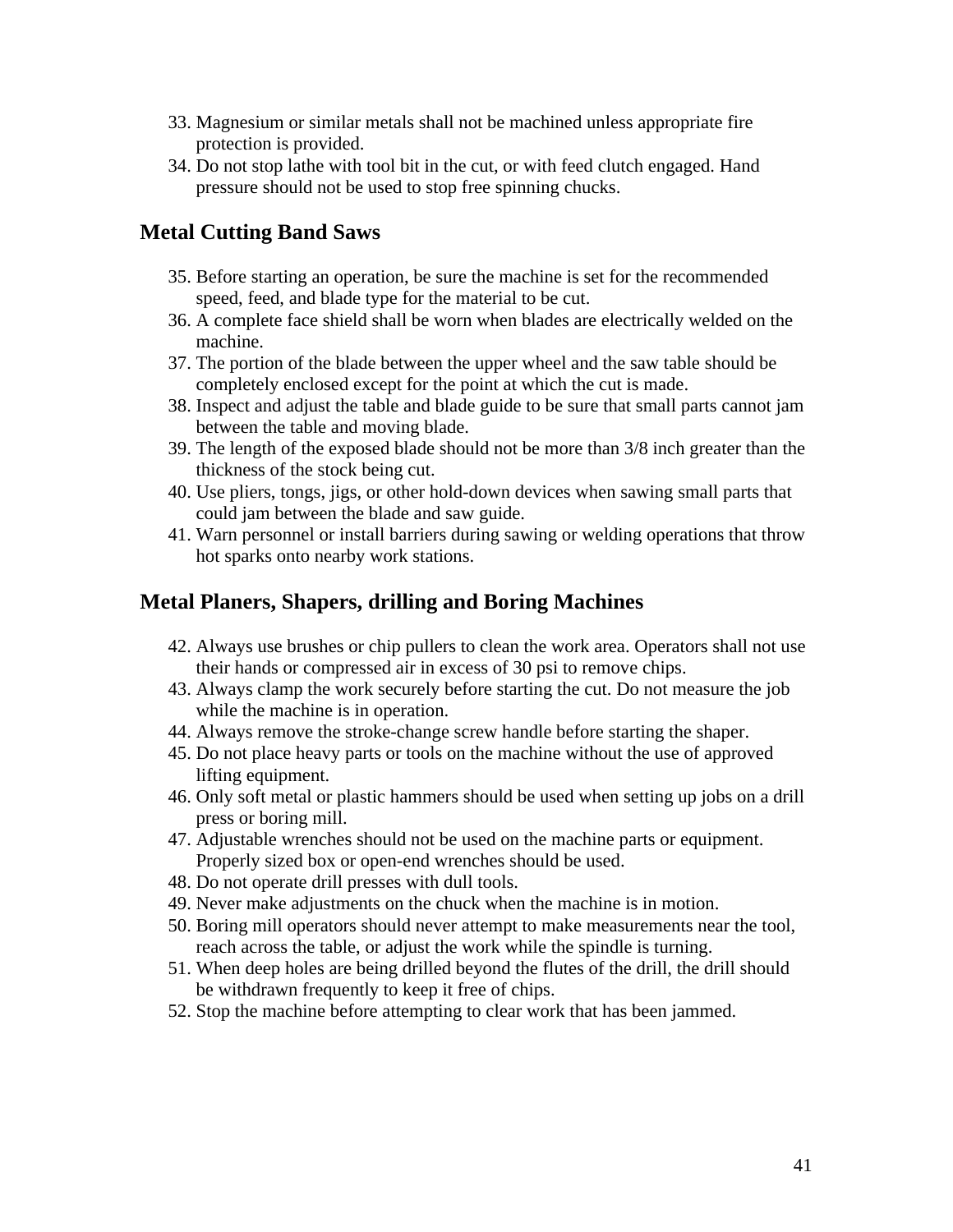#### **Power Presses and Forming Equipment**

- 53. Do not operate power punch presses without "point of operation guarding." Do not remove or modify guards.
- 54. Power presses shall not be operated in the continuous tripping cycle unless the point of operation is guarded on all sides by approved barrier guards.
- 55. Safety tongs shall be used whenever it is necessary to reach into the point of operation of any machine.

#### **Explosive Actuated Tools**

- 56. Explosive actuated tool operators must be trained and certified for this work.
- 57. Always wear safety goggles to avoid the possibility of flying chips, etc.
- 58. Never, under any conditions, attempt to discharge a stud or pin into free flight.
- 59. Use only the appropriate boosters, studs, and pins designed for the tool.
- 60. Never drive a stud or pin into extremely hard surfaces such as glazed tile, glazed brick, glass, tool steel, etc. Such surfaces may cause a ricochet.
- 61. Do not drive fasteners closer than 3 inches from the edge of concrete, brick, or other like materials.
- 62. Do not drive fasteners closer than 1/2 inch from the edge of steel.
- 63. In the event of misfire the tool is to be held in operating position for a minimum of 30 seconds before disassembly.

## **Handling Chemicals**

- 64. Do not wash hands in cleaning solvents. Absorption of these liquids through the skin can cause serious illness.
- 65. Do not handle chemicals of any type unless you are aware of the potential skin and inhalation hazards. Consult the appropriate MSDS.
- 66. Wear appropriate skin, face, eye, and hand protection when moving or handling bulk chemicals.
- 67. Always wear chemical resistant gloves, aprons, and complete eye protection when handling corrosive chemicals. If chemicals contact skin, wash with large amounts of water immediately.
- 68. Do not open chemical containers that have been stored in the sun unless proper care is taken. Many chemicals will build up pressure in the container when exposed to heat.
- 69. Clean up small chemical spills immediately if you can do it safely; otherwise, notify supervisor.